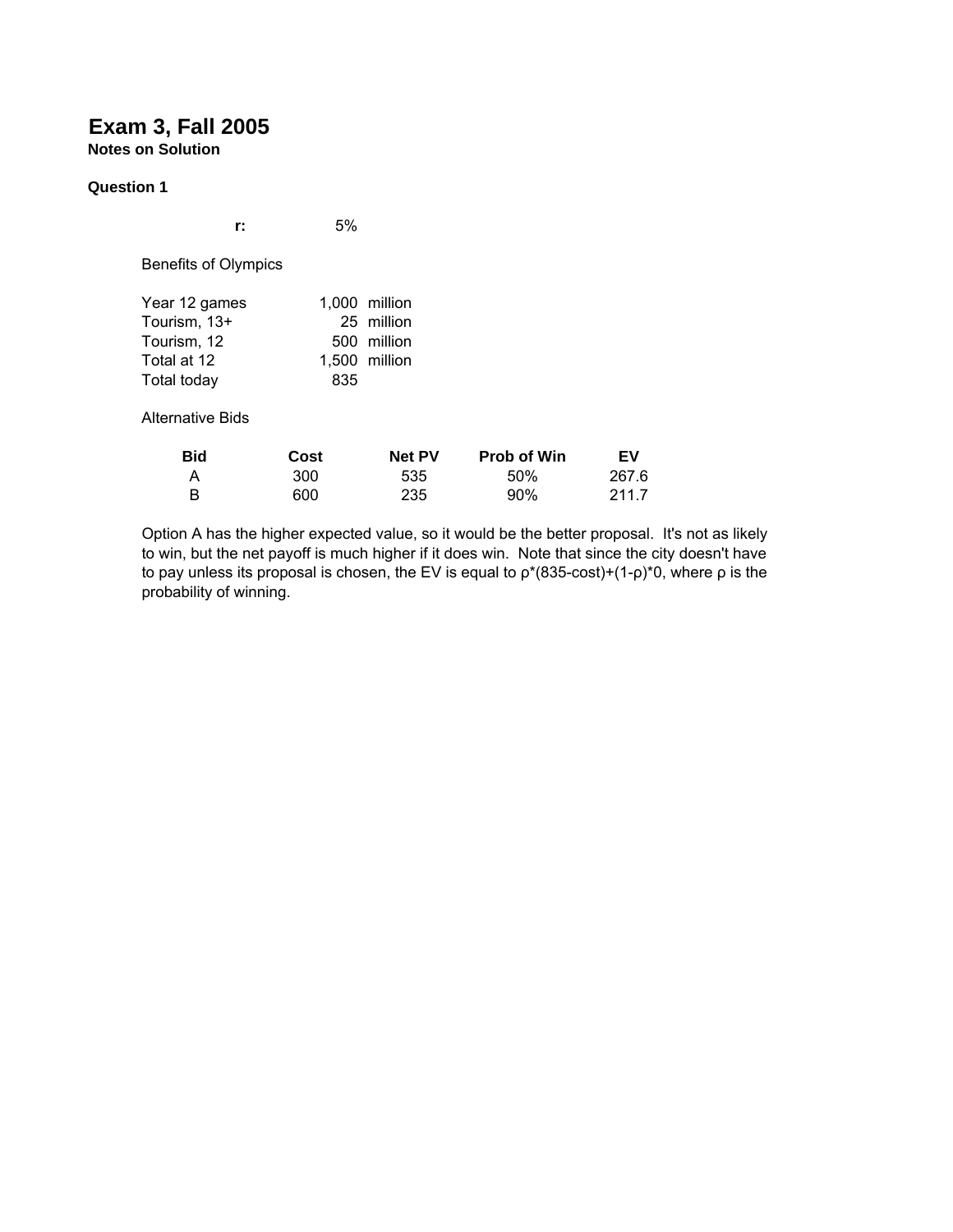# **Question 2**

| $Q = K^{(0.5) * L^{(0.5)}$ |    | Pk                              | $\overline{24}$                             |                    |             |
|----------------------------|----|---------------------------------|---------------------------------------------|--------------------|-------------|
|                            |    | PI                              | 54                                          |                    |             |
|                            |    |                                 |                                             |                    |             |
| Q                          | Κ  |                                 | Q                                           | TC                 | AC          |
| 18                         | 24 | 13.50                           | 18                                          | 1305.00            | 72.50       |
| 18                         | 25 | 12.96                           | 18                                          | 1299.84            | 72.21       |
| 18                         | 26 | 12.46                           | 18                                          | 1296.92            | 72.05       |
| 18                         | 27 | 12.00                           | 18                                          | 1296.00            | 72.00       |
| 18                         | 28 | 11.57                           | 18                                          | 1296.86            | 72.05       |
| 18                         | 29 | 11.17                           | 18                                          | 1299.31            | 72.18       |
| 18                         | 30 | 10.80                           | 18                                          | 1303.20            | 72.40       |
| 18                         | 31 | 10.45                           | 18                                          | 1308.39            | 72.69       |
| 18                         | 32 | 10.13                           | 18                                          | 1314.75            | 73.04       |
| 18                         | 33 | 9.82                            | 18                                          | 1322.18            | 73.45       |
| 18                         | 34 | 9.53                            | 18                                          | 1330.59            | 73.92       |
|                            |    | $L = (Q/(K^0 0.5))^{6} (1/0.5)$ | $K^N(0.5) * L^N(0.5)$<br>$\frac{1}{\alpha}$ | $TC = PK*K + PI*L$ | $AC = TC/Q$ |

The firm should use 27 units of capital and 12 units of labor. Its average cost will be \$72 per unit of output.

Equation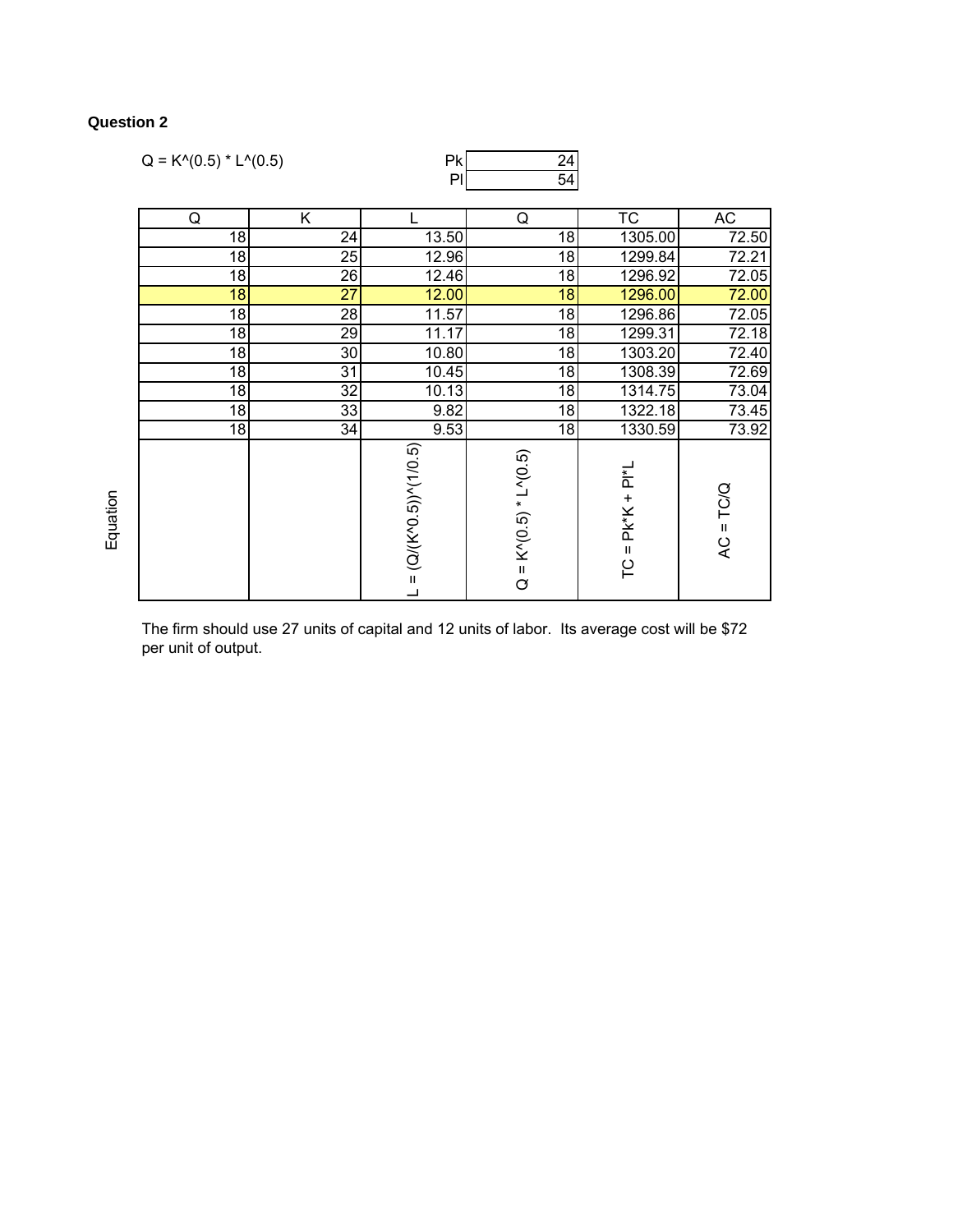## **Question 3**

|                 |   |     |       | Subsidy |          |                |
|-----------------|---|-----|-------|---------|----------|----------------|
| $TC = F + G^*Q$ |   |     | .0001 |         | 100      |                |
| $P = A - B^*Q$  |   |     | 300   | ັ       | nn<br>∠∪ |                |
|                 |   |     |       |         |          |                |
|                 | n | ∩⊤י | חדו   | $\sim$  | 1 A m    | $\overline{1}$ |

| Q  | ۲                     | ΙC             | IR.                            | AC.                       | AR.                           | AR-AC     |
|----|-----------------------|----------------|--------------------------------|---------------------------|-------------------------------|-----------|
| 46 | 180                   | 17800          | 22280                          | 386.96                    | 484.347826                    | 97.39     |
| 47 | 160                   | 18100          | 21520                          | 385.11                    | 457.87234                     | 72.77     |
| 48 | 140                   | 18400          | 20720                          | 383.33                    | 431.666667                    | 48.33     |
| 49 | 120                   | 18700          | 19880                          | 381.63                    | 405.714286                    | 24.08     |
| 50 | 100                   | 19000          | 19000                          | 380.00                    | 380                           | 0.00      |
| 51 | 80                    | 19300          | 18080                          | 378.43                    | 354.509804                    | $-23.92$  |
| 52 | 60                    | 19600          | 17120                          | 376.92                    | 329.230769                    | $-47.69$  |
| 53 | 40                    | 19900          | 16120                          | 375.47                    | 304.150943                    | $-71.32$  |
| 54 | 20                    | 20200          | 15080                          | 374.07                    | 279.259259                    | $-94.81$  |
| 55 | 0                     | 20500          | 14000                          | 372.73                    | 254.545455                    | $-118.18$ |
| 56 | $-20$                 | 20800          | 12880                          | 371.43                    | 230                           | $-141.43$ |
|    | 20Q<br>1100<br>Ш<br>௳ | 1000+3000<br>ပ | P*Q+14000<br>Ш<br>$\mathbb{R}$ | TC/Q<br>$\mathbf{H}$<br>Q | $\Omega$<br>$\mathbf{I}$<br>Æ | AR-AC     |

h

The organization should charge \$100 and house 50 people. Including the subsidy, its revenue will just cover its costs and it will earn zero profit.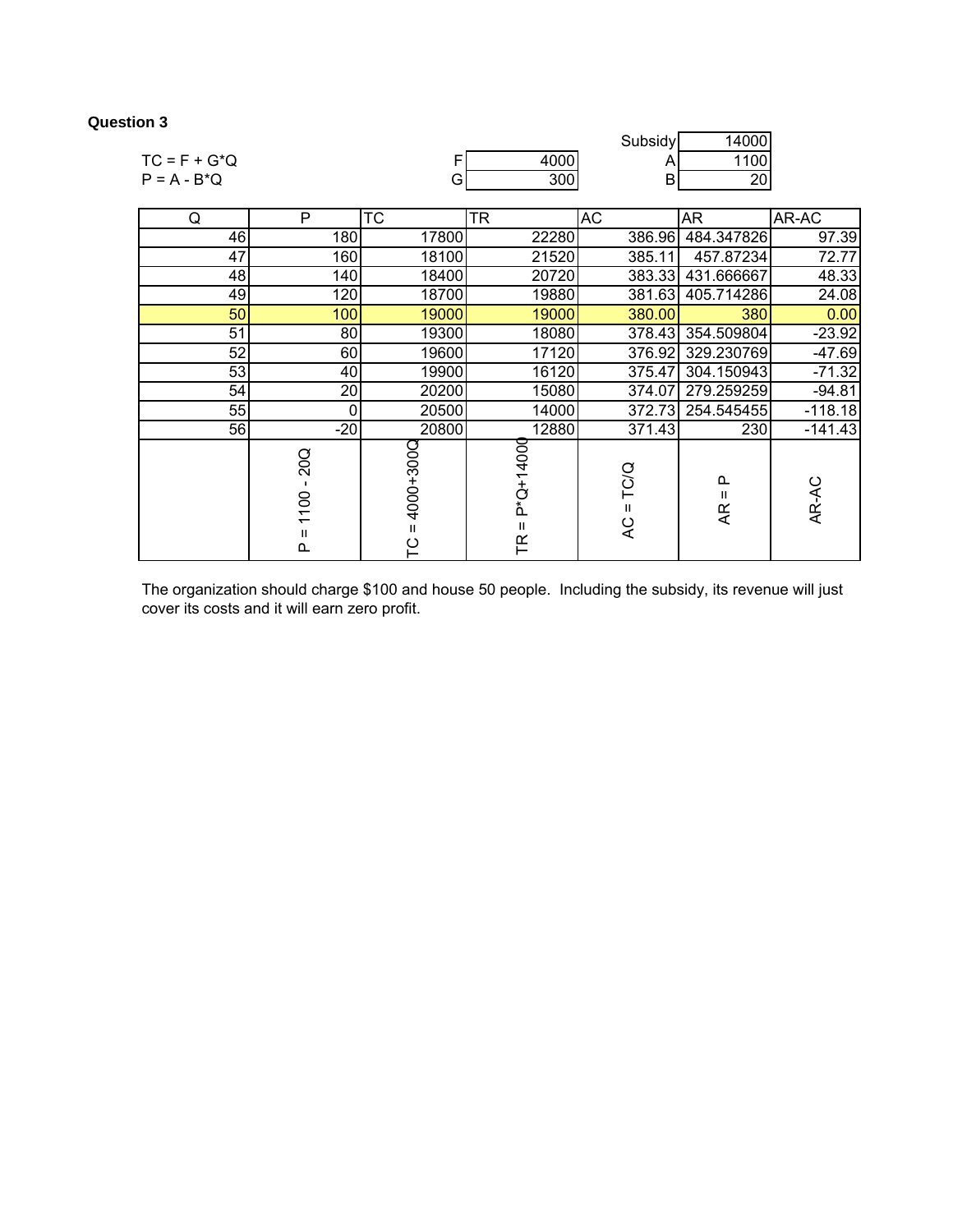### **Question 4**

*Part (a)*

| u)<br>$P = A - B^*Q$ | А:<br><b>B:</b>                                          | 125<br>5                               |                        | MC:                                 | 25                                        |                      |
|----------------------|----------------------------------------------------------|----------------------------------------|------------------------|-------------------------------------|-------------------------------------------|----------------------|
| Q<br>(million)       | $\mathsf P$                                              | <b>TR</b><br>(million)                 | <b>TC</b><br>(million) | Profit<br>(million)                 | <b>MR</b>                                 | <b>MC</b>            |
| 5                    | 100                                                      | 500                                    | 125                    | 375                                 |                                           | 25                   |
| 6                    | 95                                                       | 570                                    | 150                    | 420                                 | 70                                        | 25                   |
| 7                    | 90                                                       | 630                                    | 175                    | 455                                 | 60                                        | 25                   |
| 8                    | 85                                                       | 680                                    | 200                    | 480                                 | 50                                        | 25                   |
| 9                    | 80                                                       | 720                                    | 225                    | 495                                 | 40                                        | 25                   |
| 10                   | 75                                                       | 750                                    | 250                    | 500                                 | 30 <sup>°</sup>                           | 25                   |
| 11                   | 70                                                       | 770                                    | 275                    | 495                                 | 20                                        | 25                   |
| 12 <sub>1</sub>      | 65                                                       | 780                                    | 300                    | 480                                 | 10                                        | 25                   |
| 13                   | 60                                                       | 780                                    | 325                    | 455                                 | 0                                         | $\overline{25}$      |
| 14                   | 55                                                       | 770                                    | 350                    | 420                                 | $-10$                                     | 25                   |
| 15                   | 50                                                       | 750                                    | 375                    | 375                                 | $-20$                                     | 25                   |
|                      | ζ,<br>$\blacksquare$<br>125<br>$\mathsf{II}$<br>$\Omega$ | ρ*<br>Δ<br>$\mathbf H$<br>$\mathbb{R}$ | $TC=25^{\circ}Q$       | $\blacksquare$<br>FR<br>$Proofit =$ | <b>ATRIAQ</b><br>$\mathbf H$<br><b>MR</b> | 25<br>Ш<br><b>SI</b> |

The firm should charge \$75 for the device and produce 10 million units. Its profit will be \$500 million.

#### *Part (b)*

First task is to compute the PV of the 20 year stream of monopoly profits:

| Annual profit     |                | 500 million   |                     |
|-------------------|----------------|---------------|---------------------|
| PV forever        | 10,000 million |               | $=500/r$            |
| Payments after 20 |                | 3.769 million | $=10000/(1+r)^{20}$ |
| Value through 20  |                | 6.231 million | =10000-3769         |

Next task is compute the CS during the patent period (years 1-20):

| CS during patent:    | 250   | $=(1/2)^*10^*(125-75)$ |
|----------------------|-------|------------------------|
| CS if forever        | 5.000 | $= 250/r$              |
| CS after 20          | 1.884 | =5000/(1+r)^20         |
| Net CS during patent | 3.116 | =5000-1884             |

After the patent period, competition in the market will drive the price down to \$25. We can find Q via the demand curve:  $25 = 125 - 5Q$  so  $Q = 20$  million.

| O               | 20     | $=(125-25)/5$          |
|-----------------|--------|------------------------|
| CS after patent | 1.000  | $=(1/2)^*(125-25)^*20$ |
| CS if forever   | 20,000 | $=1000/r$              |
| Post-patent CS  | 7.538  | $= 20000/(1+r)^{20}$   |